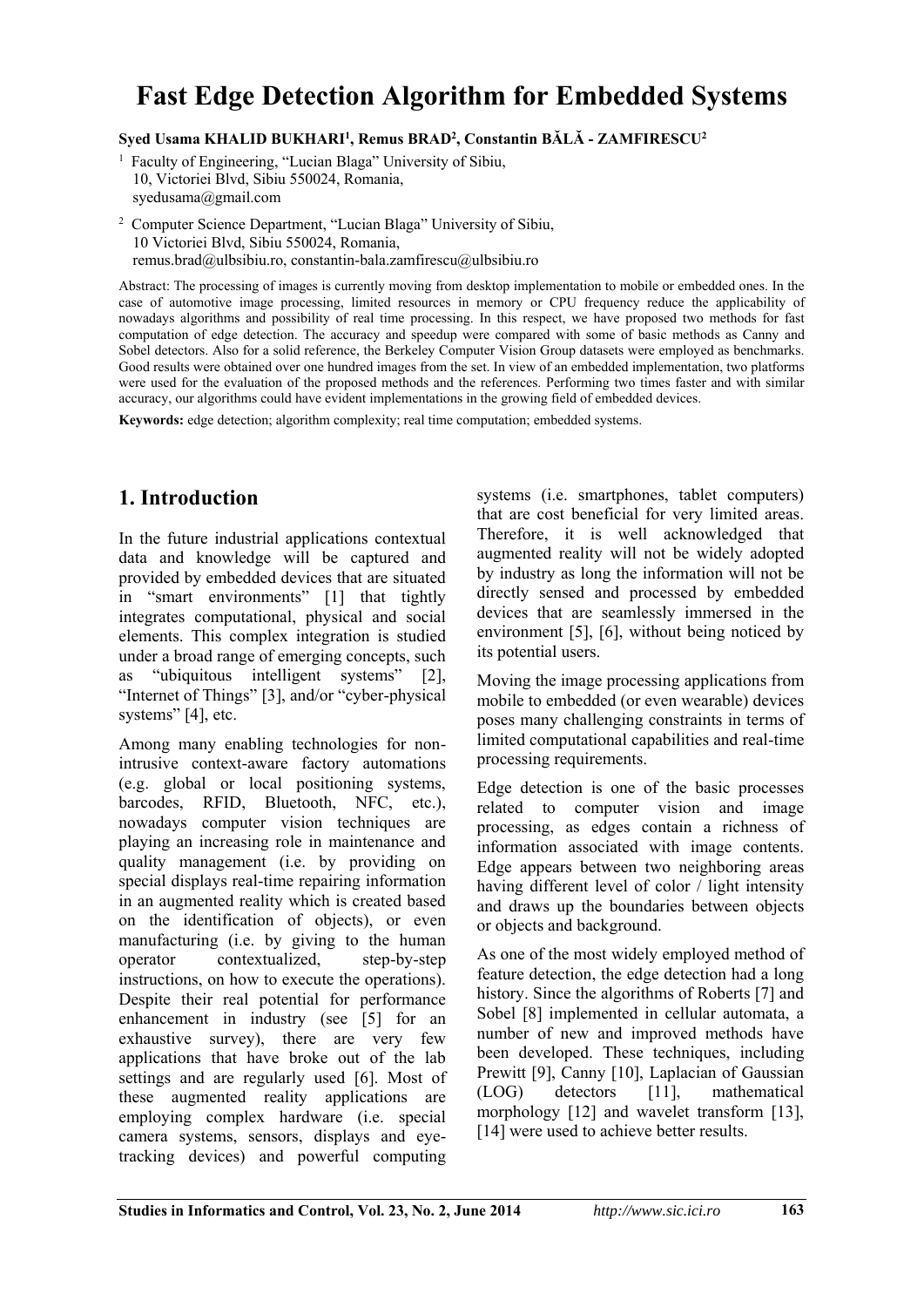The efficiency of algorithms is normally judged based upon correctness and speed. Classical algorithms with differential operators are easy to implement, however they are sensitive to noise [9]. Several developments have been proposed to the mentioned category in order to improve the accuracy [15]–[17], although, many other adaptive and hybrid techniques concentrate on noise reduction and the correct detection of edges [18]–[20]. A number of speed-up techniques have also been proposed in last few years, as real-time computation is considered an important factor in embedded systems applications. Therefore in [21], the LOG has been optimized to require less computation during run-time and a CUDA (Computer Unified Device Architecture) implementation of Canny algorithm offers up to 61% improvement in speed [22].

A better edge detection algorithm is required in many applications where results are crucial, for example, in the field of embedded systems, especially for automotive [27] or medical image processing purposes [28].

The paper is a step forward in this direction by investigating two methods for one of the most frequently used techniques in feature detection, requiring no kernel computation. One algorithm involves only one subtraction operation to calculate the edges, while the second uses conditional statements and does not necessitate any type of mathematical operations. As it was proven, both methods require less computation in comparison with other well known edge detection algorithms.

The paper is organized as follows; Section 2 presents the proposed algorithms, while the experimental results and performance comparisons are presented in Section 3. The last section concludes with potential applications for the proposed methods for edge detection.

# **2. A Novel Approach for Edge Detection**

#### **First method**

The first method exploits the concept that neighbouring pixels often have similar intensities; therefore a significant level of change in intensities among neighbouring pixel is due to the presence of an edge or a noise. To minimize the noise, a Gaussian filter can be used along with a reliable value of the threshold. The proposed algorithm finds the edges in image if the consecutive chain of similar intensities of pixels is broken. Moving from left to right, top to bottom, the algorithm finds the significant change in pixel intensities in the form of ascending and descending sorting order. A change from ascending order intensities to descending order or vice-versa will be considered an edge, as described by the pseudo code below.

if  $[I(x, y) - I(x, y+1) > T]$  $[I(x, y) - I(x+1, y) > T]$  $[I(x, y) - I(x-1, y) > T]$  $[I(x, y) - I(x, y-1) > T]$  $I(x, y) - I(x, y + 1) > T$  $-1(x-1, y)$  $-1(x, y+1)$  $(x, y) - I(x-1, y) > T$ ||  $(x, y) - I(x, y + 1) > T$ then Flag= des. Chain else if  $[I(x, y+1) - I(x, y) > T]$  $[I(x+1, y) - I(x, y) > T]$  $[I(x-1, y) - I(x, y) > T]$  $[I(x, y-1)-I(x, y) > T]$  $I(x, y+1) - I(x, y) > T$  $-1, v - I(x, y) >$  $+1) - I(x, y)$  $(x-1, y) - I(x, y) > T$ ||  $(x, y+1) - I(x, y) > T$ || then Flag=as.Chain end if pFlag !=Flag pixel  $I(x, y)$  is an edge pFlag=Flag; end

where des.Chain is a flag marking a descending chain of pixels, while as.Chain flags an ascending chain of pixels and pFlag is a Boolean variable that stores information about the change of pixels sequence from ascending to descending or vice-versa. *T* is a constant used as a threshold. Since the determination of an optimal threshold for each test image conducts to extra calculations, the value of *T* adopted was 12 for all the experiments.

#### **Second method**

The second proposed algorithm finds the edges by subtracting the next pixel from previous one and comparing the difference with a certain threshold. If the value is bigger than *T*, it considers detecting an edge, as shown by equation 1.

if 
$$
\left[ |I(x, y) - I(x+1, y)| > T \right]
$$
  
 $\left[ |I(x, y) - I(x, y+1)| > T \right]$ 

then pixel  $I(x, y)$  is an edge (1)

The algorithm is based upon the fact that a significant change in consecutive pixel values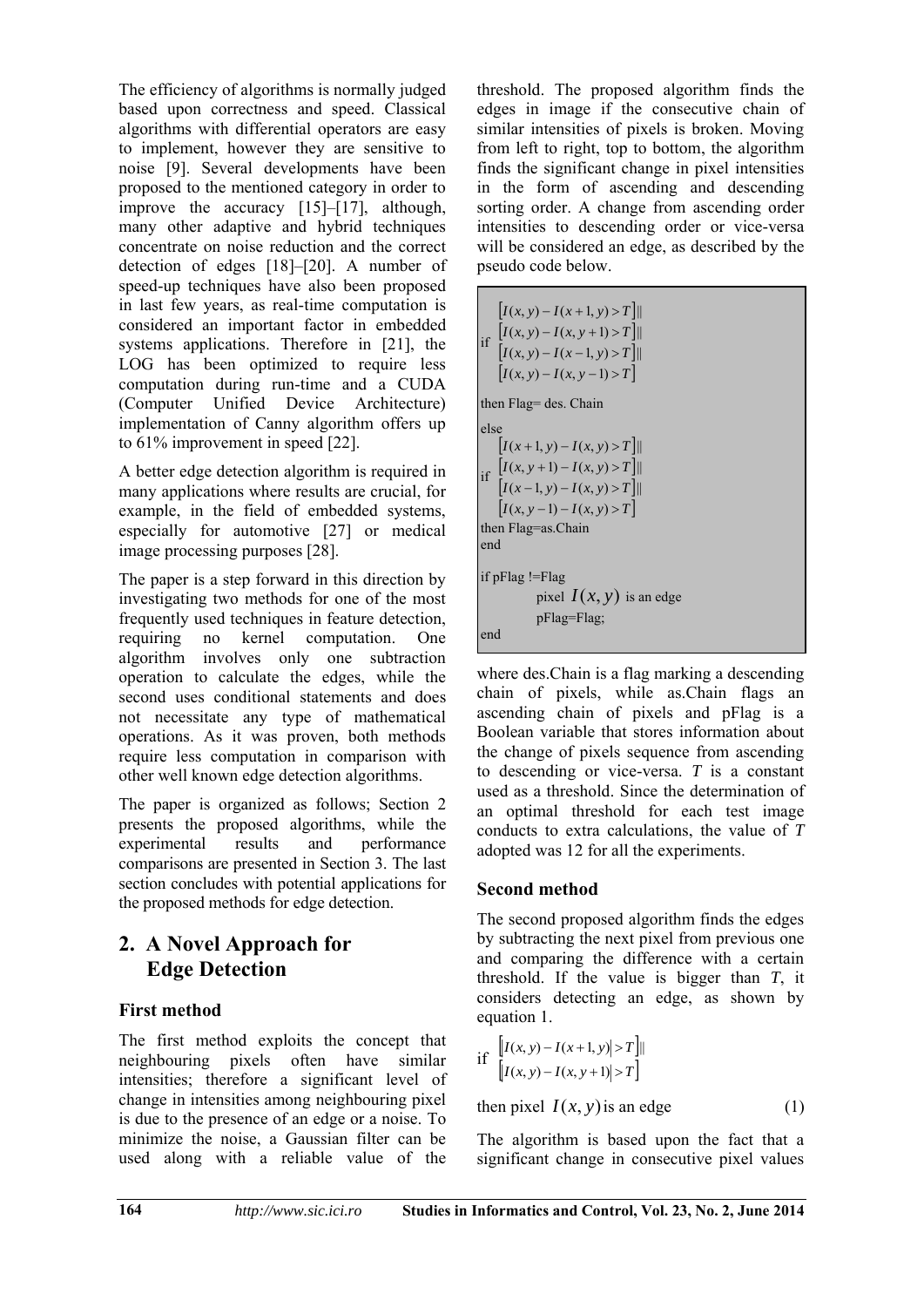will indicate an edge. The amount of change is adjusted using the threshold value, considered as the value 12 for all the experiments.

#### **3. Performance Comparison of the Proposed Methods**

#### **Execution time evaluation**

Both proposed algorithms have *O(n)* complexity and require less working memory. These advantages recommend them for embedded systems implementations. In order to demonstrate the running time performance, we have compared them with Canny and Sobel edge detectors in two typical embedded devices.

The experiments were performed on Proteus 8 Professional simulator, using an Atmel 8051 family AT80C31 and a PIC 18F1220. In the case of Atmel, an IAR compiler was used and Hi-Tech C compiler was employed for PIC18 code. The running platform was a 2GHz Core2Duo MacBook running Windows 7.

In view of a standard comparison, the segmentation benchmark dataset provided by Berkeley Computer Vision Group [26] was used in all our evaluations. The graphs display the average, minimum and maximum runtime values in seconds, for 100 images of the BSDS500 database. As it can be seen from the results in Figure 1, both algorithms perform faster than Canny and Sobel on either embedded device. In the case of Atmel, Method 1 and Method 2 are 2.59, respectively 6.17 times faster than Sobel edge detector, while for the PIC device; the ratios are 2.25 and 5.27 faster. Those results have been reported to the mean values computed for the BSDS benchmark.

#### **Accuracy evaluation**

If our two novel algorithms for edge detection have a speedup of more than 2 times, we have also investigated their accuracy in performing the designated task. In this respect, several measures have been estimated, as the Mean Square Error (*MSE*) and Peak Signal to Noise Ratio (*PSNR*), using the relations in equations (2) and (3). The two compared images having *MxN* size are:  $I(x, y)$  the segmented image using the first, second proposed algorithm or the referenced methods and  $I'(x, y)$  the ground truth segmentation from BSDS.

$$
MSE = \frac{1}{MN} \sum_{x=1}^{M} \sum_{y=1}^{N} (I(x, y) - I'(x, y))^2
$$
 (2)

$$
PSNR = 10\log_{10}\left(\frac{255^2}{MSE}\right) \tag{3}
$$

As a comparison rule, a large value of MSE indicates a low quality, while small values of *PSNR* are also an indication of poor results [23]. In our tests, the *MSE* values for both algorithms were averaged to 0.120 and 0.010 respectively, while the average *PSNR* values obtained were 58.08 and 68.3. Therefore, as it can be seen from Figure 2, the proposed methods have obtained good results.

Another measure used in edge detection evaluation is the Baddeley Delta Metric (*BDM*) that calculates the dissimilarity between two images, in which case, a higher value indicating a large difference [25]. Also, the authors of BSDS are measuring the edge detection by the means of F-measure, an accuracy test that takes into account the precision and recall of detected pixels [24] (equation 4).



**Figure 1.** Running time on (a) Atmel and (b) PIC devices, for Sobel, Canny and the proposed algorithms.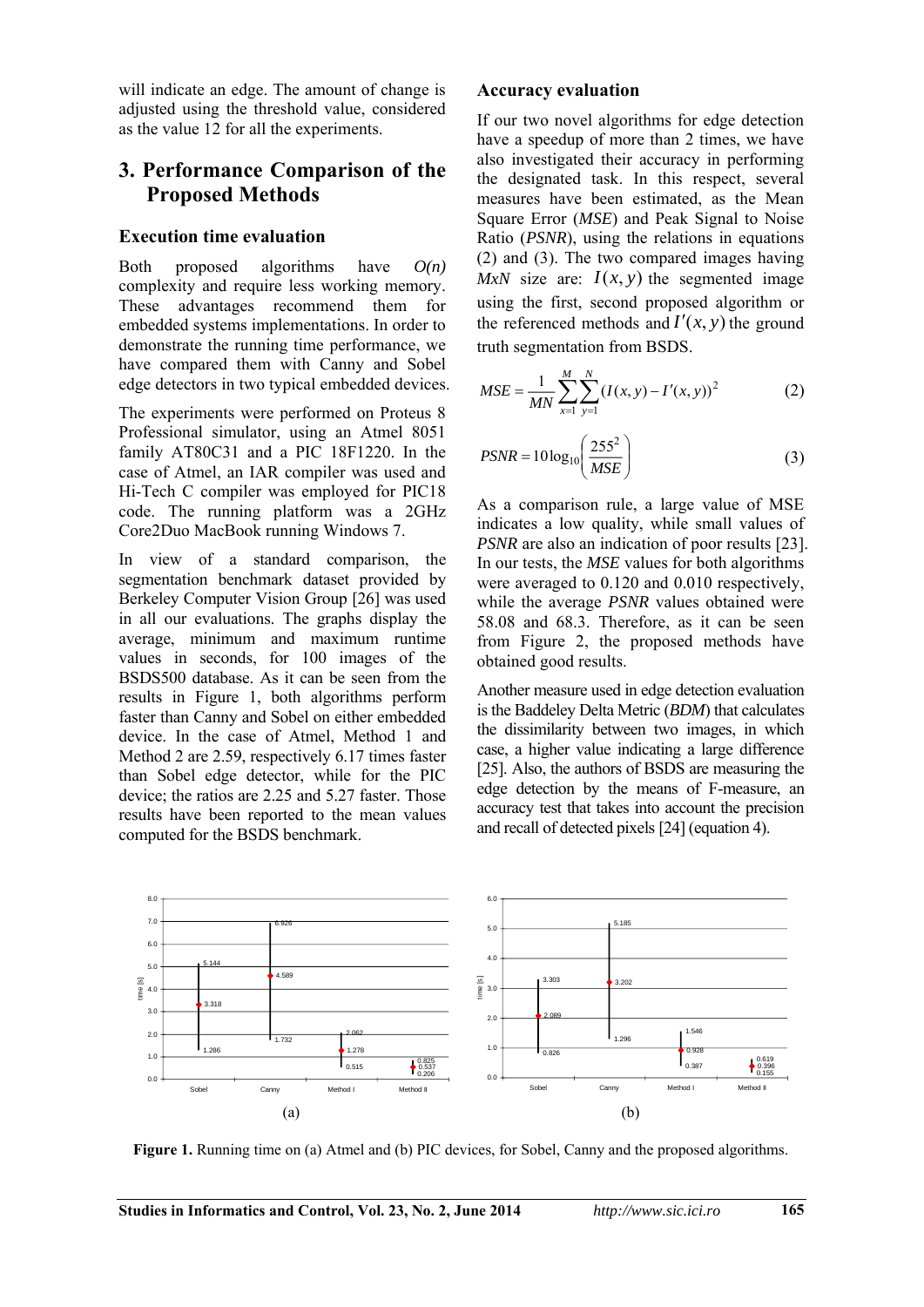

Figure 2. Measures of edge detection accuracy; (a) MSE, (b) PSNR, (c) BDM and (d) F-measure.

$$
precision = \frac{t_p}{t_p + f_p}, \quad recall = \frac{t_p}{t_p + f_n} \quad (4)
$$

where  $t_p$ ,  $f_p$  and  $f_n$  are a true positive, false positive and false negative detection. Fmeasure is the harmonic mean of precision and recall as in equation 5.

$$
F = 2 \frac{precision \: recall}{precision + recall}
$$
 (5)

The comparisons were performed between the detected image and the human ground truth image provided by the benchmark. The results of all considered measures are presented in Figure 2. The average F-Measures of both proposed algorithms are 0.48 and 0.51, while the average BDM values are 759 and 820 respectively, close to the referenced detectors.

For every image in the benchmark, a full search algorithm was used in order to obtain the best parameters of the Canny and Sobel detectors, which have then been used for all the experiments. A visual comparison of the results obtained during our tests, for the case of two images extracted from the BDSD set, is shown in Figure 3.

As it can be observed from the qualitative analysis presented above, our detectors are performing respectably well and fast.





BDSD data set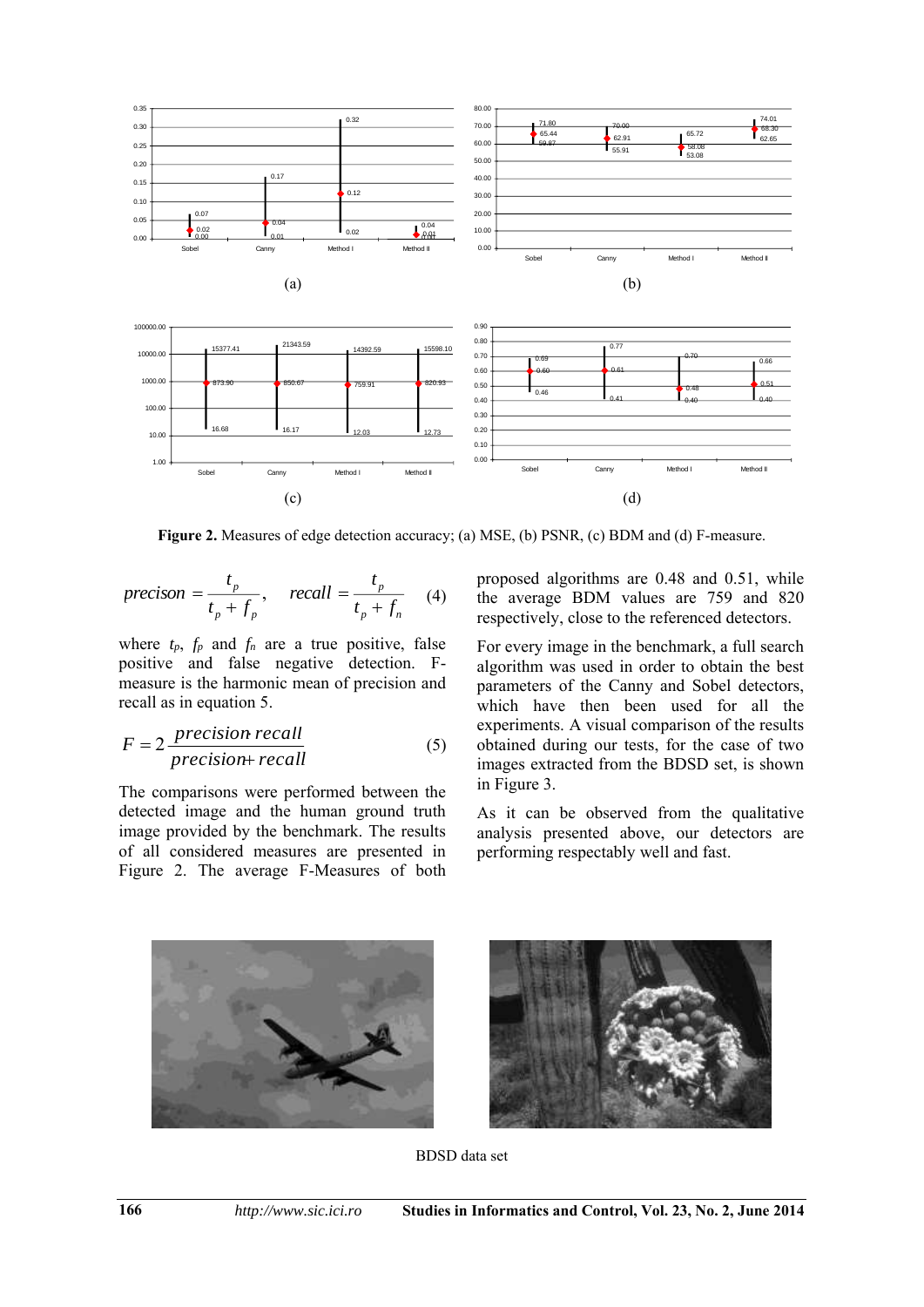



ground truth





Sobel



Canny





first proposed method



second proposed method

**Figure 3.** Segmentation results for two images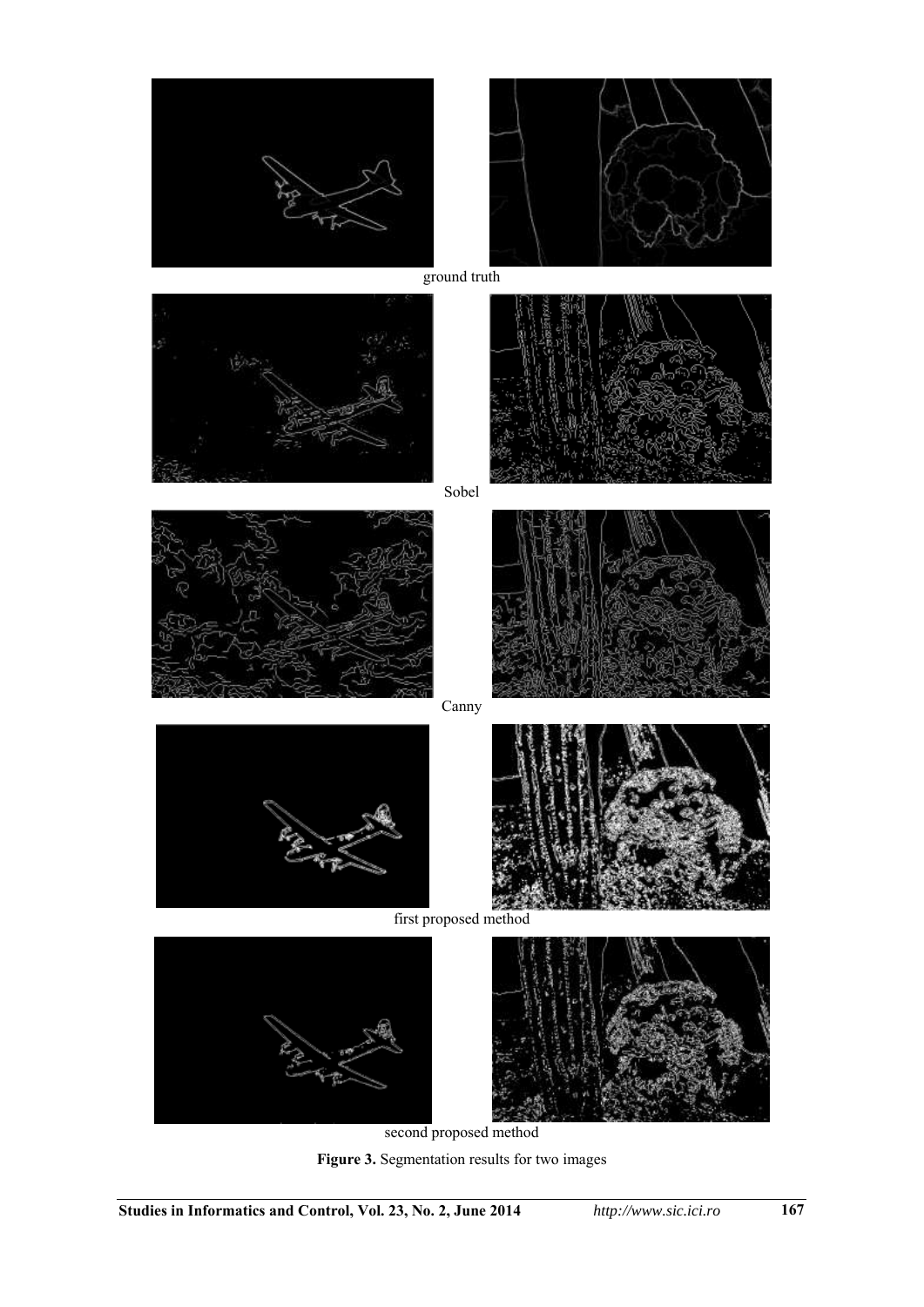# **4. Conclusions**

The paper presents two novel approaches for an effective and fast edge detection algorithm, as their low complexity requires only  $O(n)$ computations. The algorithms detect edges without using any convolution kernel, requiring low mathematical operations per image pixel. Comparisons with Sobel and Canny detectors have been performed, using the Berkeley image segmentation benchmark.

The proposed edge detection algorithms are fast and accurate, recommending them to be used in lowered power systems or situations where the accuracy can be a compromise to speed. The results are showing that they manage to obtain as good results as the classical referenced one, offering evident applications in the embedded systems area.

## **REFERENCES**

- 1. POSLAD, S., **Ubiquitous Computing Smart Devices, Smart Environments and Smart Interaction**, Wiley (2009).
- 2. REICHLE, R., M. WAGNER, M. U. KHAN, K. GEIHS, J. LORENZO, M. VALLA, C. FRA, N. PASPALLIS, G. A. PAPADOPOULOS, **A Comprehensive Context Modeling Framework for Pervasive Computing Systems**, Proceedings of the 8th IFIP WG 6.1 International Conference on Distributed Applications and Interoperable Systems, 2008, pp. 281-295.
- 3. ATZORI, L., A. IERA, G. MORABITO, **The Internet of Things: A survey**, Computer Networks, vol. 54, no. 15, 2010, pp. 2787-2805.
- 4. NIST, **Foundations for Innovation in Cyber-Physical Systems**, Workshop Report, Available at: http://www.nist.gov/el/upload/CPS-WorkshopReport-1-30-13-Final.pdf, 2013.
- 5. MA, D., X. FAN, J. GAUSEMEIER, M. GRAFE, **Virtual Reality & Augmented Reality in Industry**, Springer, 2011.
- 6. FITTE-GEORGEL, P., **Is There a Reality in Industrial Augmented Reality?**, Proceedings of the 2011 10th IEEE International Symposium on Mixed and Augmented Reality (ISMAR), Basel, 2011.
- 7. ROBERTS, L. G., **Machine Perception of Three-dimensional Solids**, No. TR315, degree of Doctor of Philosophy, Massachusetts Inst. of Technology, 1963.
- 8. SOBEL, I., **Camera Models and Machine**  Perception, No. AIM-121, Stanford University, California, Dept. of Computer Science, 1970.
- 9. PREWITT, J. M. S., **Object Enhancement and Extraction**, Picture Processing and Psychopictorics, Academic Press, 1970, pp. 75-149.
- 10. CANNY, J. A., **Computational Approach to Edge Detection**, IEEE Transactions on Pattern Analysis and Machine Intelligence, vol. 6, 1986, pp. 679-698.
- 11. BASU, M., **Gaussian-based Edgedetection Methods-A Survey**, IEEE Transactions on Systems, Man, and Cybernetics, Part C: Applications and Reviews, vol. 32, no. 3, 2002, pp. 252-260.
- 12. LEE, J., R. HARALICK, L. SHAPIRO, **Morphologic Edge Detection**, IEEE Journal of Robotics and Automation, vol. 3, no. 2, 1987, vol. 142-156.
- 13. MALLAT, S., S. ZHONG, **Characterization of Signals from Multiscale Edges**, IEEE Transactions on Pattern Analysis and Machine Intelligence, vol. 14, 1992, pp. 710-732.
- 14. XU, P., Q. MIAO, C. SHI, J. ZHANG, W. LI, **An edge Detection Algorithm based on the Multi-direction Shear Transform**, Journal of Visual Communication and Image Representation, vol. 23, no. 5, 2012, pp. 827-833.
- 15. GAO, W., X. ZHANG, X., L. YANG, H. LIU, **An Improved Sobel Edge Detection**, Proceedings of the 3rd IEEE International Conference on Computer Science and Information Technology, Chengdu, China, IEEE, vol. 5, 2010.
- 16. MA, C., L. YANG, W. GAO, Z. LIU, An **Improved Sobel Algorithm based on Median Filter**, Proceedings of the 2nd International Conference on Mechanical and Electronics Engineering, Kyoto, Japan, IEEE, vol. 1, 2010.
- 17. FARAHANIRAD, H., J. SHANBEHZADEH, M. PEDRAM, A.<br>SARRAFZADEH, **A Hvbrid Edge** SARRAFZADEH. **A**